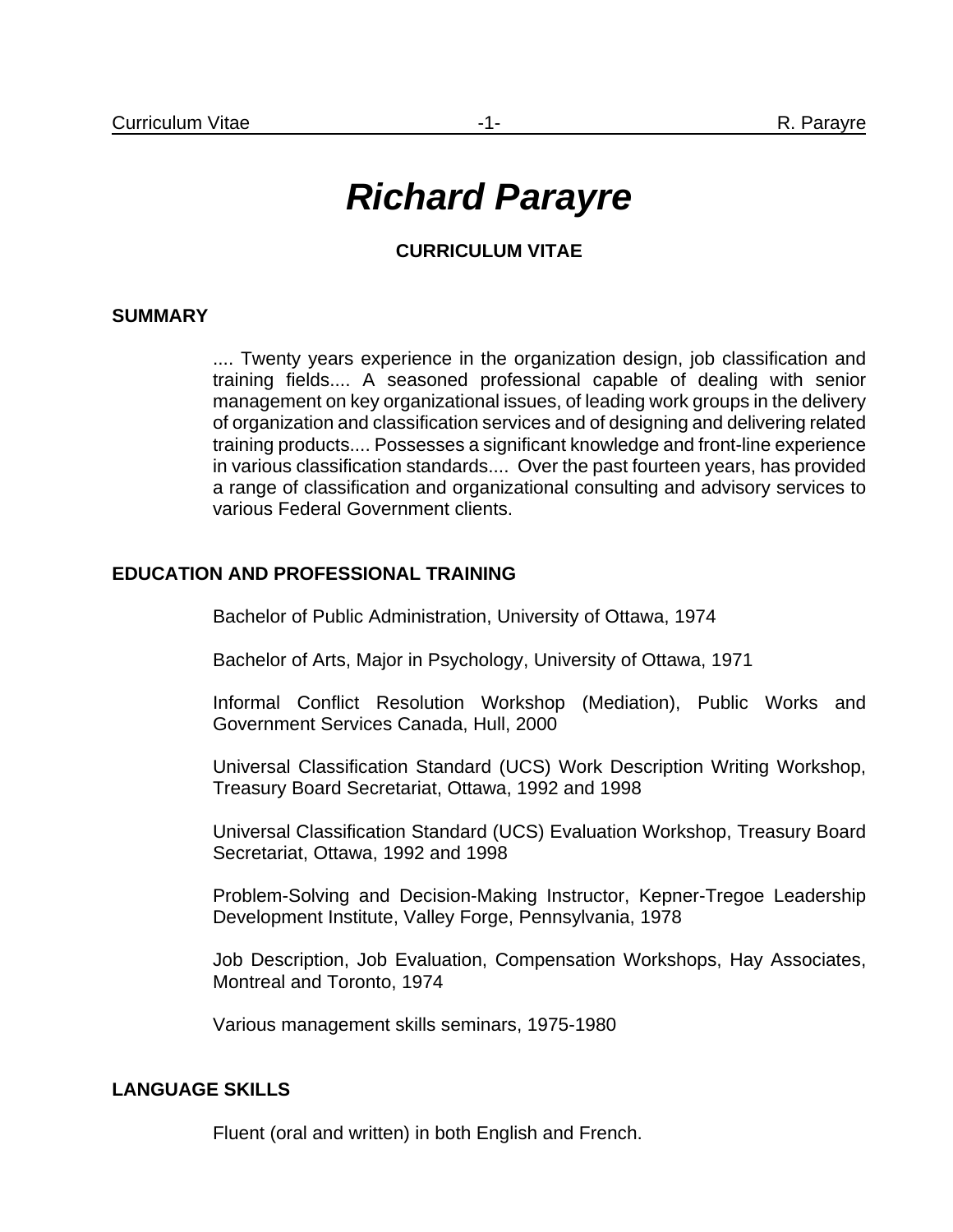# **SECURITY CLEARANCE**

Top Secret (2006)

# **ACHIEVEMENTS**

#### I Classification, Organization, Compensation

During the past eight years, worked on the implementation of new Classification initiatives across the Public Service. Major responsibility areas included the management of classification conversion exercises, the coordination of the Interdepartmental Model Work Description process and design and delivery of Work Description and Evaluation training packages for Treasury Board Secretariat, Shared Human Resources Services (Public Works and Government Services Canada) and a number of other Federal Government Departments. Over 75 training sessions were delivered in the National Capital Region and in the Atlantic, Central and Pacific Regions. The training targeted all government departments and agencies as well as other private sector consultants.

For the six preceding years, provided consulting services to various branches of Public Works and Government Services Canada (principal client) and to other Federal Government clients, including the following:

- the review of organizational structures, the diagnostic of structural or operational concerns, the design of related options (involving the preparation of functional charts);
- the writing of job/work descriptions for evaluation under existing Public Service standards (including the Hay System for senior management), and UCS;
- the management of classification conversion initiatives;
- the management of work description writing teams;
- the evaluation of work descriptions and the writing of related rationales;
- the quality control of work produced by other writers;
- the testing of evaluation tools;
- the design and delivery of work description writing training sessions for departmental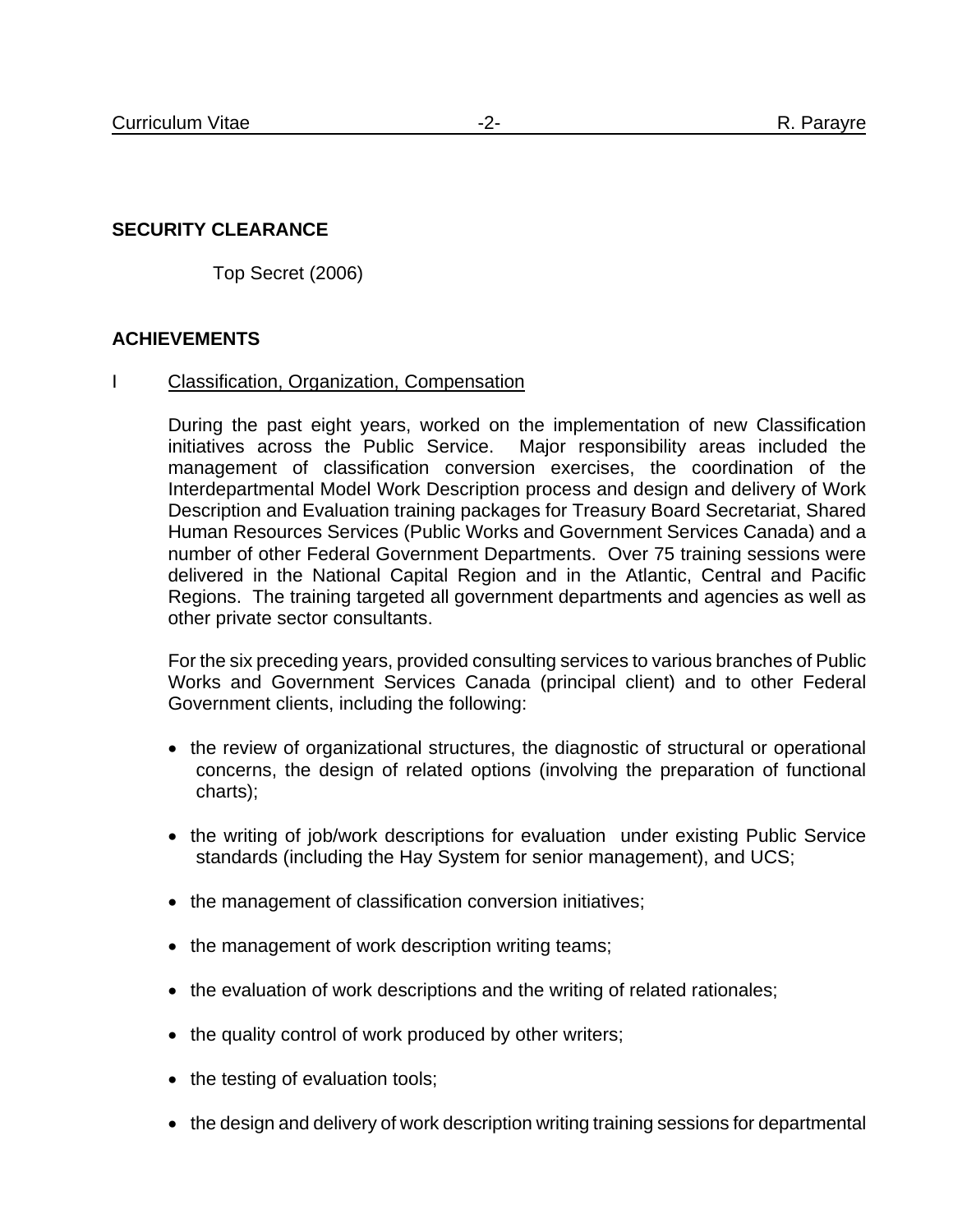personnel;

- the identification and preparation of competency profiles for identified generic positions; and
- the provision of advice and guidance to management on the above areas and other classification and organization issues.

Conducted a general review of managerial and administrative positions in various Senate of Canada departments and wrote and evaluated position descriptions under the Hay Plan (June to September 1991).

Planned and implemented a new job evaluation structure (Hay system) and compensation plan for managerial, professional and administrative positions at Telesat Canada (1974-78), including:

- the management of job description writing for over 100 positions and the development and evaluation of benchmark descriptions;
- the coordination of the job evaluation process, including all Job Evaluation Committee meetings;
- the conduct of compensation research surveys and the provision of advice to senior management on annual salary range adjustments;
- the coordination of the annual performance appraisal and salary review exercises.

#### II Human Resources Development

Determined overall training requirements for various groups according to identified needs.

Developed, conducted and/or arranged for delivery of various human resources, management and sports training programs.

Organized major national and international seminars and symposia, from logistical arrangements to curriculum design.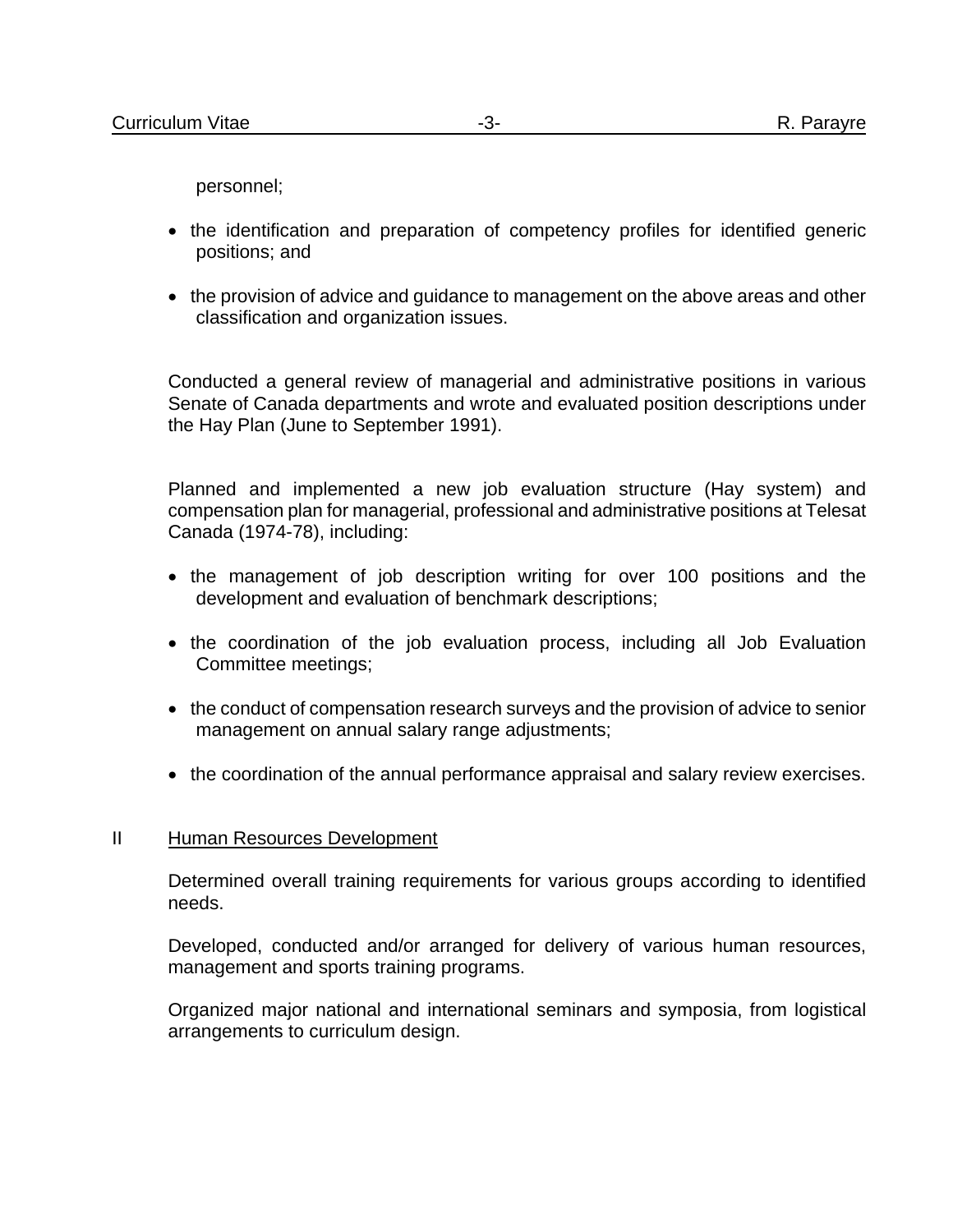#### III Recruitment

Provided a variety of staffing services to public and private organizations, mostly in engineering and technical environments. These services consisted of: planning of overall time frames, meetings with line management, determination of qualifications, advertising, screening, interviewing, reference checks, ranking of candidates and required follow-up.

# IV Writing, Editing, Translating

Wrote/edited, in both official languages, various publications, policies and guidelines for use within organizations and at large.

Wrote/edited instructional audio-visual scripts and provided technical expertise to the production of these video and slide presentations.

Translated a variety of documents from English to French in the areas of position classification, business, law and sports.

### V Program Management

Planned, developed and managed the delivery of a sports program across Canada.

Identified key annual program objectives.

Prepared annual budget and funding requests.

Prepared periodic status reports to senior management.

Managed full-time and part-time staff.

#### **EMPLOYMENT HIGHLIGHTS**

Twenty years in Human Resources - Classification and Organization, Compensation, Training and Development, Recruitment.

Eleven years as Program Director in Amateur Sports.

One year in Translation (English to French).